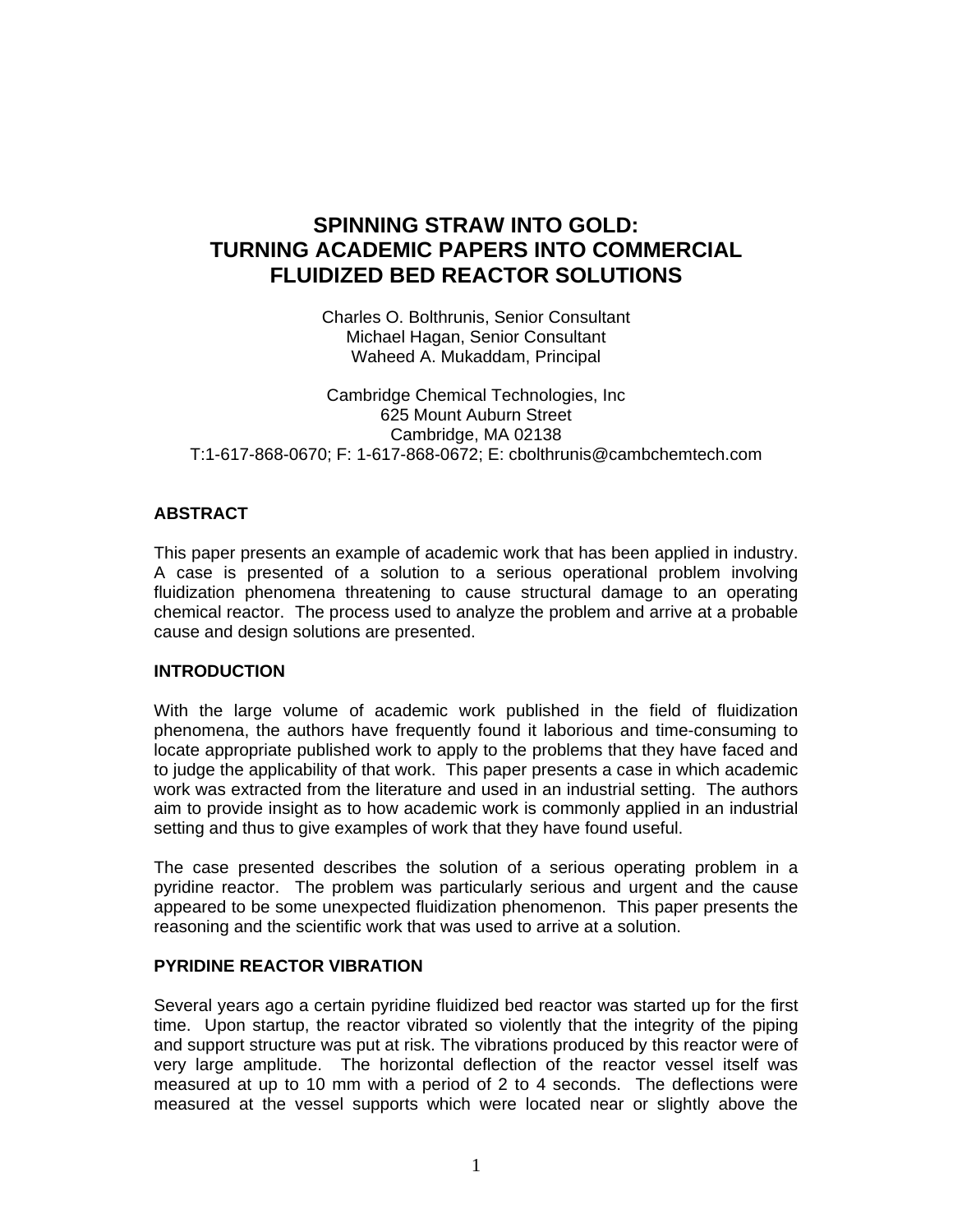center of gravity of the vessel when loaded with catalyst. The vibrations were irregular and the system was damped by supports and attached piping. The frequency was therefore probably that of the initiating force. The reactor vessel was about 1.7 meters in diameter and about 13 m high. Vibrations of any discernable magnitude had never been observed by the authors even in the largest reactors operating at superficial velocities up to 0.6 m/s. The following presents the results of the investigation to determine the cause of the vibrations.



**Figure 1: Cone Design Grid Figure 2: Coaxial Tuyere** 

First the salient features of this reactor were reviewed:

The catalyst was very similar in density and particle size to FCC catalyst.:  $d_{p50}$ =80 mm; particle density = 1320 kg/m3; Geldart Group A.

- A. The operating pressure was close to atmospheric: 1.31 bara in the freeboard.
- B. The bed depth was 5.4m with a pressure at the grid of 1.54 bara
- C. The superficial velocity at the grid was 0.7 m/s.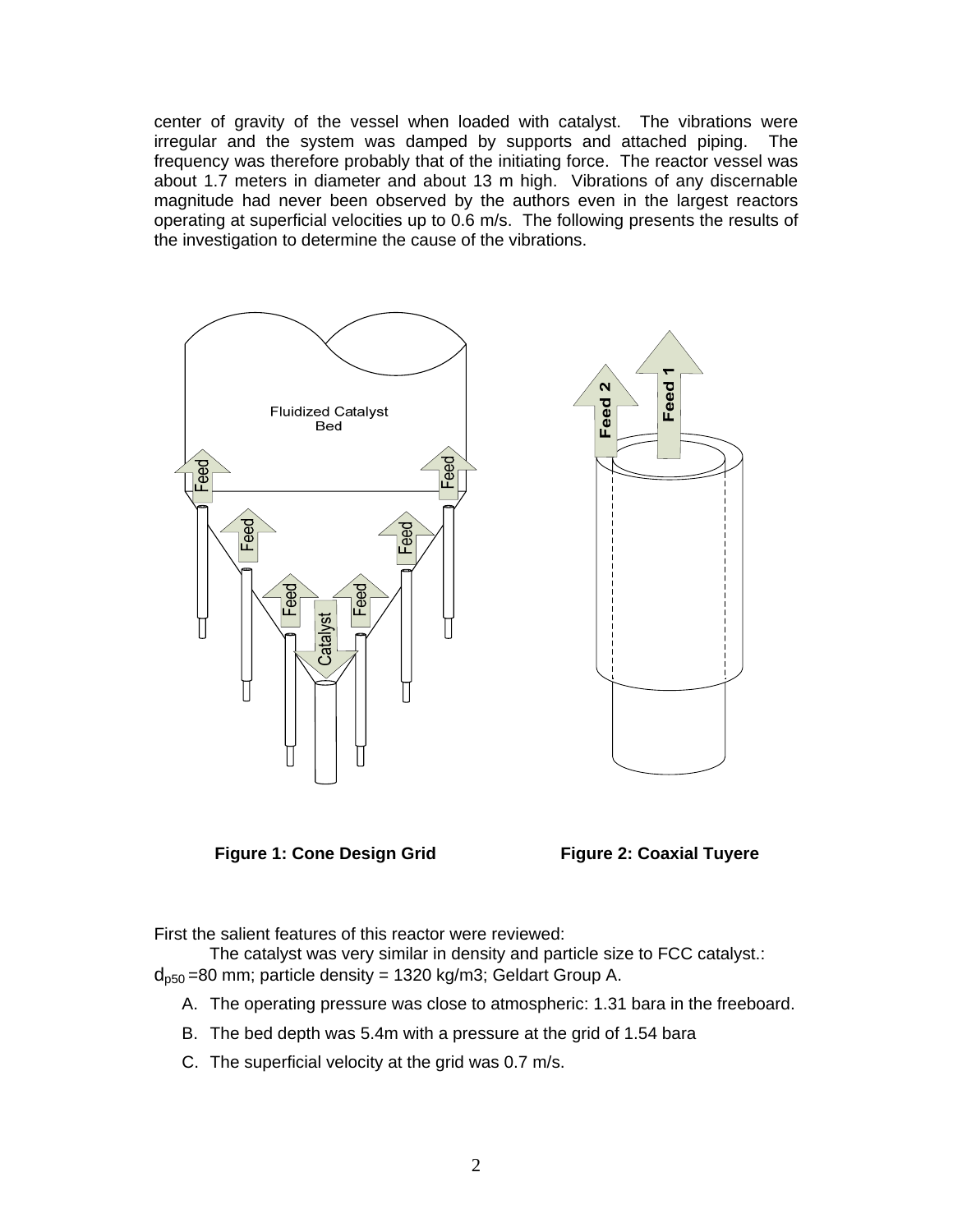- D. During startup there was a loss of fines from this reactor. The measured fines content, however, was found to be as high as 15% while the vibrations were being observed.
- E. Catalyst was circulated through the bottom of the vessel cone head to a regenerator (see Figure 1) and regenerated catalyst was returned through a nozzle in the side of the reactor.
- F. Feed gases were introduced through multiple coaxial tuyeres (see Figure 2).
- G. Feed 1 entrance velocity at feed temperature was 15 m/s; Feed 2 entrance velocity was 9 m/s. This was considerably higher than the original design. Moreover, the catalyst bed was at a significantly higher temperature than the entering feed.
- H. Entrained catalyst was collected in cyclones and returned to the bed.
- I. Besides the cyclone diplegs, fitted with trickle valves, there were no reactor internals
- J. Similar reactors and the regenerator all of which used the same or similar material and operated at the same or similar pressures did not experience these vibrations, These non-vibrating vessels all shared a similar plenum grid design as depicted in Figure 3.
- K. Vibrations began immediately upon startup



**Figure 3: Plenum Design Grid**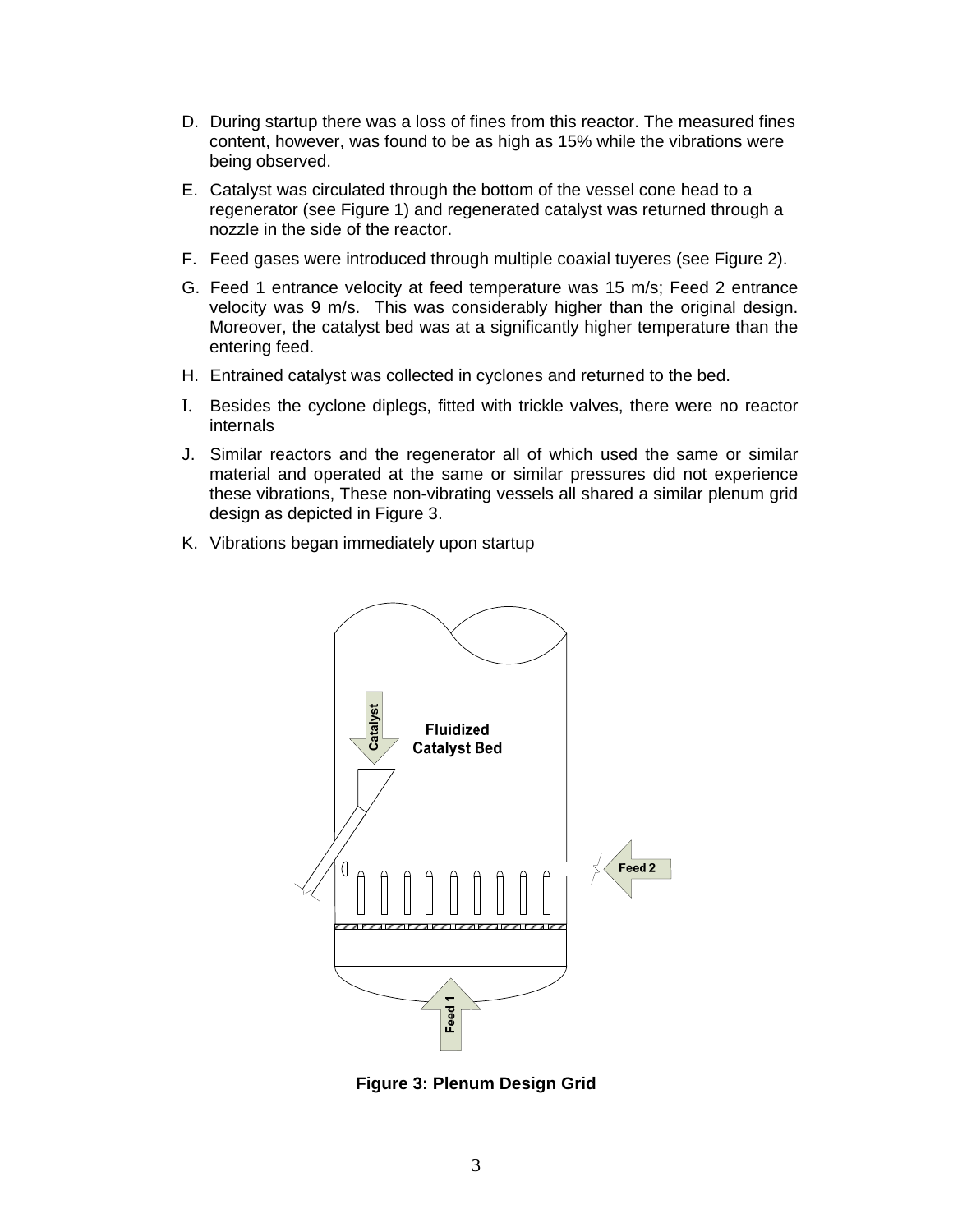Next several theories of the cause of the vibrations were developed:

- 1) Feed gas entrained down into the standpipe by the solids mass flux in the cone was causing hammering in the catalyst circulation line.
- 2) Solids traffic in the cyclone dipleg had a lateral force vector for an unexplained reason.
- 3) Rapid vaporization of liquid in the feed was causing expanding bubbles which were then collapsing.
- 4) Unbalanced flow distribution in the cone grid was causing a preferential flow of feed gas along one side of the reactor causing turbulence
- 5) Lack of fines leading to or a Geldart group B bed material with unlimited bubble size was causing violent movement of the catalyst in the bed.
- 6) Massive gas by-passing and the periodic shifting of the by-passing stream was causing shifting of the catalyst mass in the bed.

The forces necessary to cause the vibrations observed were then estimated:

 The catalyst mass was about 7200 kg and the reactor mass was about 5000 kg. The total mass was therefore about 12200 kg. As a first approximation, we can assume that for each displacement, the reactor mass started at rest and the maximum velocity was reached at half of the displacement, with the structure and piping resistance decelerating the reactor mass during the second half of the displacement. The time from start to the peak velocity is therefore 0.75 s. The acceleration would therefore be about 0.010m / (0.75s)<sup>2</sup> = 0.0178 m/s<sup>2</sup> and the force required to produce these vibrations would then be approximately 217 N. Since this estimate neglects the resistance due to the structure and piping during the acceleration of the vessel, it is the minimum force that would be required to achieve this deflection in that time.

Next each of the possible causes was examined in detail to gather evidence to verify or falsify each.

1) Catalyst circulation was stopped by shutting the slide valve and the vibrations continued. Indeed, the qualitative observation was that the vibrations increased in intensity when the circulation was stopped. The mass flux at the entrance to the standpipe was estimated to be 290 kg/m<sup>2</sup> $\cdot$ s based on the measured solids circulation rate. The bed density measurements indicated a density close to the bulk density of the catalyst and were therefore judged not to be reliable, the bed density was estimated using the King (1989) correlation.  $(1)$  The maximum downward velocity at the standpipe entrance was estimated to be about 0.6 m/s. The initial bubble size estimated by the Chiba, et al. (1972) correlation (2) was found to be already larger than the maximum stable bubble size (diameter  $= 0.146$ m) for Geldart Group A material using the Geldart (1977) correlation.  $(3)$  The bubble rise velocity estimated using the Werther (1977) correlation (4) was found to be 3.3 m/s, much higher than the standpipe entrance velocity. There was, therefore, no massive gas entrainment down the standpipe. The maximum possible force that could be exerted by the catalyst inventory in the circulating line was estimated to be about 40 N in the upward direction based on the transport velocity and 70 N downward based on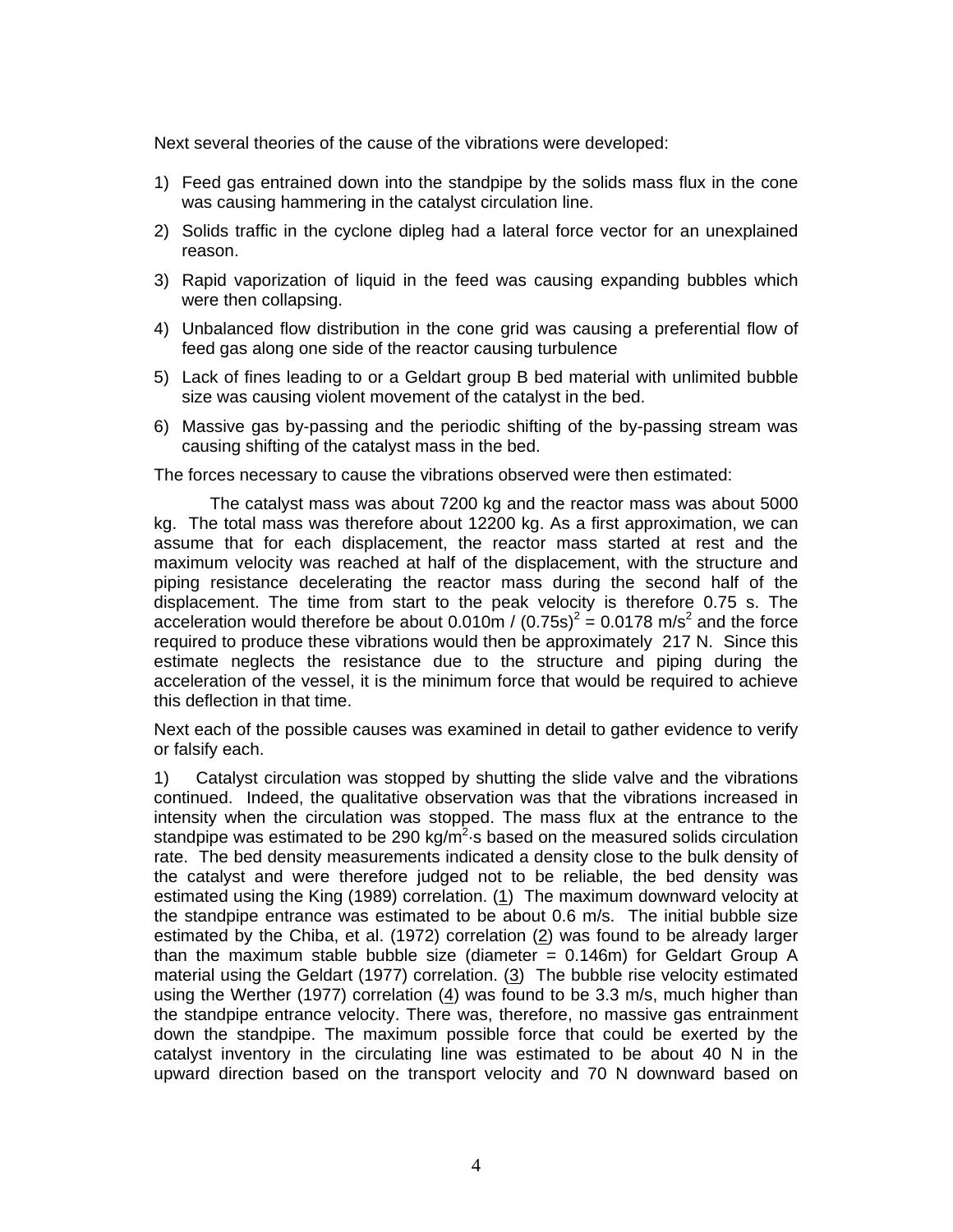gravity with the impulse being exerted in 0.75s. Neither force would have a significant horizontal component.

2) Entrainment from the bed was estimated using the PSRI correlation.  $(5)$  Solids traffic down the first stage dipleg approximates the entrainment rate for the purposes of this study and was estimated to be approximately 32 kg/s. If the solids collected in the dipleg for three seconds and then discharged over the 0.75s impulse time over which the force was required to cause the reactor displacement, the solids would have to have a horizontal velocity component of about 1.7 m/s. The trickle valve would have had to remain shut while maintaining a differential pressure of about 10 kPa before suddenly dumping the retained solids.

3) Rapid vaporization of liquid in the feed vapor entrained from the feed vaporizer could cause sufficient acceleration of the bed solids that would provide a force of the required magnitude. This theory accounts for the difference in behavior of the two grid designs: the plenum grid provides liquid knockout capacity that the cone design does not. On the other hand, rapid vaporization would cause an equal expansion in all directions and would not explain the periodic and directional behavior of the vibrations. In addition, when air was substituted for the feed vapor, the vibrations did not cease.

4) Unbalanced flow distribution, especially at the very high feed distributor velocities would also account for the forces required to cause the vibrations. This could account for the energy input, but, if the estimated maximum stable bubble size were correct, the impulses remain unexplained. Impulses generated by the collapse of these bubbles would generate forces no greater than about 60 N calculated using the bubble volume, loose bulk density of the catalyst, bubble rise velocity, and the 0.75s impulse time. Unbalanced flow distribution or high feed distributor velocity could be a contributing factor, but it could not supply a complete explanation for the reactor's behavior.

5) It is well-known that the original Geldart powder classification was developed for fluidized beds operating with air as a fluidizing gas at atmospheric pressure. Since the original work in 1973 (6), several investigators including Molerus (1982), (7) Grace (1986) (8), Goossen (1998), (9) and Yang (2007).(10) have re-interpreted and expanded this classification system to include operations at varying temperatures, pressures and fluidizing gases. Most have sought to correlate the class boundaries based on Archimedes number. The Group A/B boundary used in the original troubleshooting analysis used the Grace work, but regardless of the correlation used, this fluidized bed is well within Group A. This remains true not only of the powder samples taken from the bed, but also of the same samples when all material less than 45 μm is removed. The maximum stable bubble size would not have exceeded 0.2 m diameter even if all the fines had been lost. Transition to Group B fluidization must be rejected as a possible cause for the vessel vibrations.

6) A Particulate Solids Research, Inc. (PSRI) video (11) showing the large Plexiglas fluidized bed during gas by-passing experiments shows large-scale shifting of masses of solids in the bed that, at the scale of the commercial vessel in question, could reasonably cause the forces that would explain the observed deflections and low frequency vibrations. Gas bypassing and defluidization of certain zones in deep fluidized beds of Geldart Group A material has been reported in the open literature only rarely prior to the present case. Wells (2001) reported this phenomenon and attributed it to the compression of the gas in the emulsion phase due to the pressure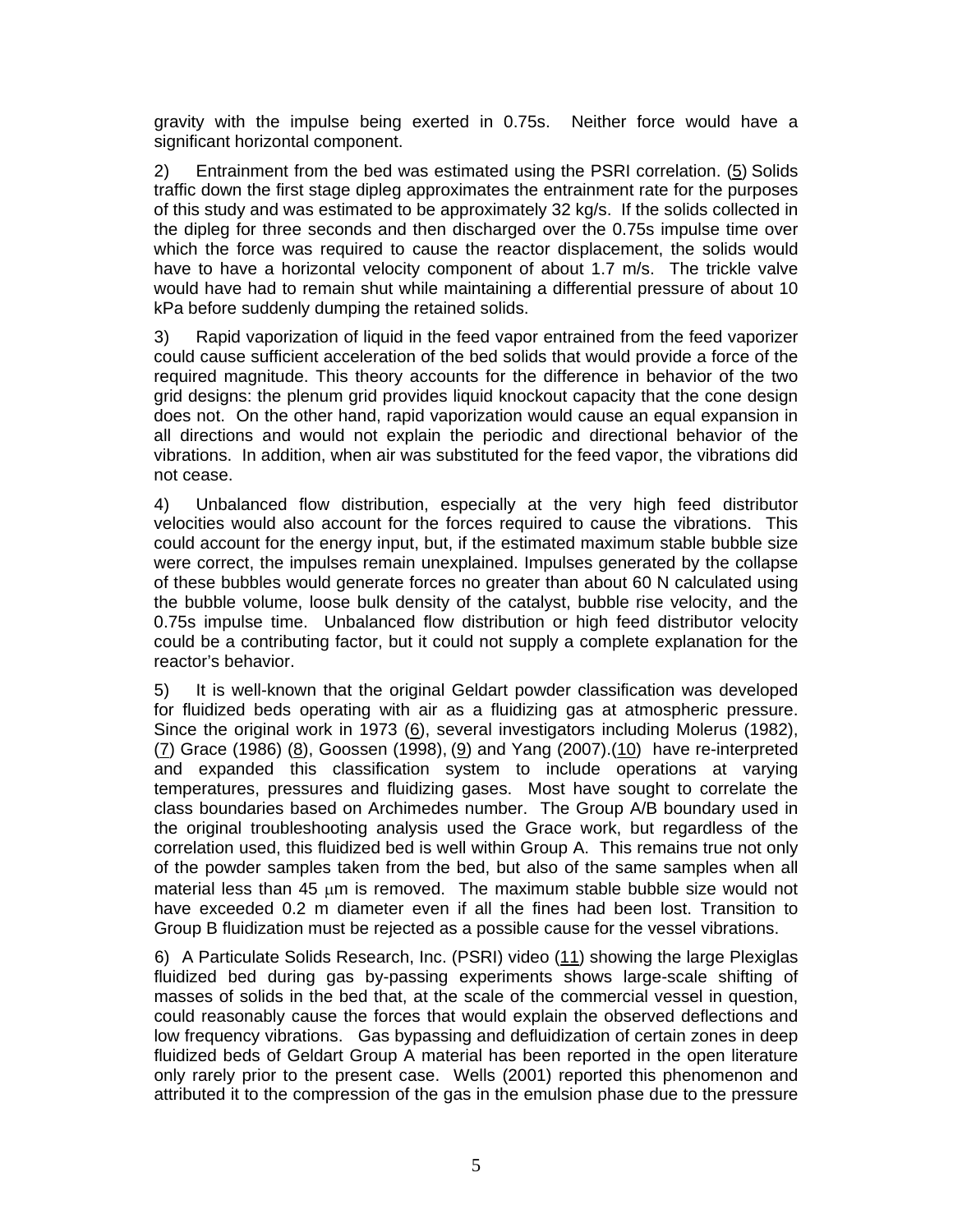head developed in deep beds.(12) This same compression has been identified as the cause of bridging and by-passing in catalyst strippers (13) and of irregular flow in standpipes. (14) PSRI has investigated this phenomenon and verified that massive gas by-passing can occur in deep fluidized beds of Geldart Group A material.(15, 16) This phenomenon occurs if the pressure drop through the bed is a significant fraction of the absolute operating pressure and there are no internals present to promote gas and solids mixing. Fines content is also an important factor with higher fines content inhibiting the onset of by-passing to a higher bed height and consequently a higher gas compression ratio. Nevertheless, by-passing occurred in beds with fines content as high as 12%. The defluidized zone that accompanies the streaming flow in this phenomenon would also explain the observation that the bed density measurements appeared to be unreasonably high and that the cyclones did not operate at the expected efficiency.

Recent work by Karimipour and Pugsley (2010) (17) reproduced this streaming flow in fluidized Geldart Group A beds. They found no effect of grid design or fines content. They analyzed their pressure fluctuation data using autocorrelation, cross correlation, and power spectral density and coherency techniques. They found that dominant frequencies of 40 cm and 80 cm deep beds were 4 Hz and 2.7 Hz respectively and that increasing the bed depth shifts the dominant frequency towards very low frequencies. This is consistent with the observations of the reactor in the field.

One observation that remains unexplained is why similar fluidized beds operating with the same material but with a different grid design did not exhibit these vibrations. This reactor operated with a bed depth that was significantly higher than the investigations cited. Moreover, the entrance velocity of the gas in the initial case was probably also much higher than those used in the laboratory. The findings suggest that further investigation of the effects of grid design and entrance velocity are indicated.

#### **CONCLUSIONS**

This analysis did not unequivocally identify a unique cause for the reactor vibrations, although most possibilities were eliminated and one possible cause appears more likely than others. More often in investigations of plant operating problems several possible causes are identified and none stands out as a leading possibility. As a result of this analysis the reactor was subsequently modified by both replacing the cone with a plenum grid and adding "subway grating" baffles as described in the literature as preventing massive gas bypassing. In addition the cyclone diplegs were shortened and the first stage dipleg trickle valve was replaced with a target plate. Upon startup after these modifications, the vibrations were virtually eliminated. Thus several of the most probable causes were addressed simultaneously and the threat to the integrity of the vessel was eliminated. This unfortunately does not advance the state of knowledge of fluidization, but the practical result was that the problem was solved with only one shutdown and one series of vessel modifications. Experiences such as this lead several industrial practitioners to draw varying conclusions from the same set of data and observations. Unfortunately, industrial equipment is typically made of steel rather than Plexiglas and most phenomena occurring in equipment must be inferred rather than observed. Academic work, and especially that which can be directly observed, will frequently shed light on an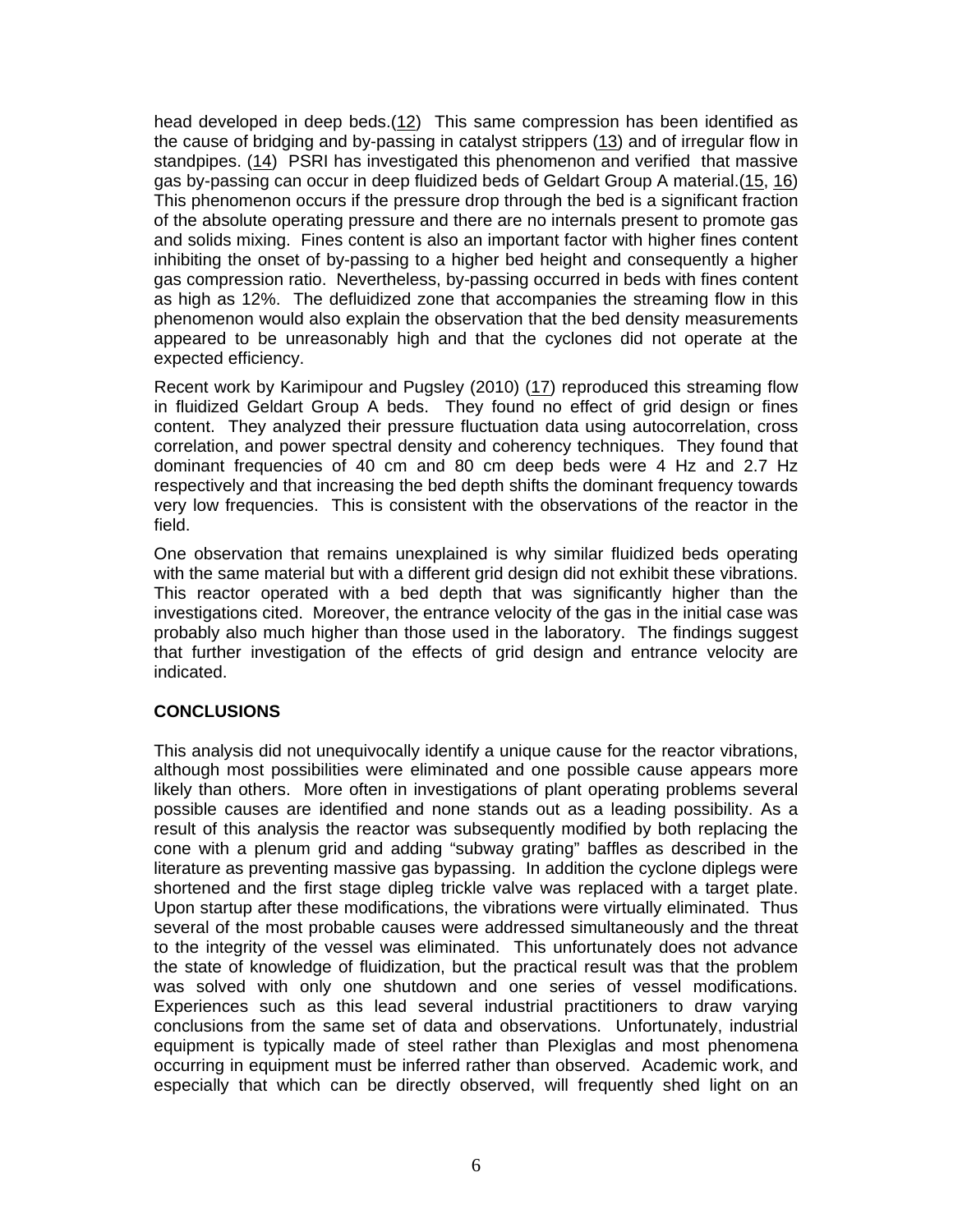industrial design or operational problem. It can be very useful, but it is seldom decisive.

### **REFERENCES**

- $\overline{a}$ 1. King, D.F, "Estimation of dense bed voidage in fast and slow fluidized beds of FCC catalyst," *Fluidization VI* , Proceedings of the Sixth International Conference on Fluidization, May 7-12, 1989, Banff, Alberta, Canada (Engineering Foundation, N.Y.: 1989), pp.1-8
- 2. Chiba, T., Terashima, K., and Kobayashi, H., "Behavior of bubbles in gas-solid fluidized beds: initial formation of bubbles." *Chem. Eng. Sci.* 27 (1972), 965- 972.
- 3. Geldart, D., "Gas Fluidization," *Short Course*, University of Bradford, p.114.
- 4. Werther, J., *Chem.- Ing.-Tech*. 49, (1977), 901ff
- 5. Karri, S.B.R., "Entrainment", *PSRI Design Manual*, (Particulate Solids Research, Inc. , Chicago:1994), Chapter 3 (Ch. 3 was prepared in August 1992)
- 6. Geldart, D., "Types of gas fluidization," *Powder Tech.* 7, (1973), 285-292.
- 7. Molerus, O., "Interpretation of Geldart's type A,B, C, and D powders by taking into account interparticle cohesion forces," *Powder Tech*. 33, (1982), 81-87
- 8. Grace, J.R., "Contacting modes and behavior classification of gas-solid and other two-phase suspensions," *Canadian Journal of Chem. Eng*. 64, (1986), 353-363.
- 9. Goossens, W.R.A., "Classification of fluidized particles by Archimedes number," *Powder Tech*. 98, (1998), 48-53
- 10. Yang, W. C., "Modification and re-interpretation of Geldart's classification of powders," *Powder Tech*. 171 (2007), 69-74.
- 11. PSRI Video Presented at Fluidization X, Beijing, China, May 20-25, 2001.
- 12. Wells, J.W., "Streaming flow in large-scale fluidization," Paper 201e, Presented at the 2001 AIChE Annual Meeting, Particulate Solids Forum, November 4-9, 2001, Reno, Nevada, U.S.A.
- 13. Senior, R.C., Smalley, C.G., and Gbordzoe, "Hardware modifications to overcome common operating problems in FCC catalyst strippers, *Fluidization IX*, Proceedings of the Ninth Engineering Foundation Conference on Fluidization, May 17–22, 1998, Durango, Colorado, U.S.A. (Engineering Foundation, N.Y.:1998), pp. 725-732.
- 14. Matsen, J.M., "Flow of fluidized solids and bubbles in standpipes and risers," *Powder Tech*. 7, 2 (1973), 93-96.
- 15. Karri, S.B.R., Issangya, A., and Knowlton, T.M., "Gas bypassing in deep fluidized beds," *Fluidization XI*, Proceedings of the 11th International Conference on Fluidization, May 9-14, 2004, Ischia (Naples), Italy, (Engineering Conferences International, Brooklyn, NY: 2004) pp.515-521.